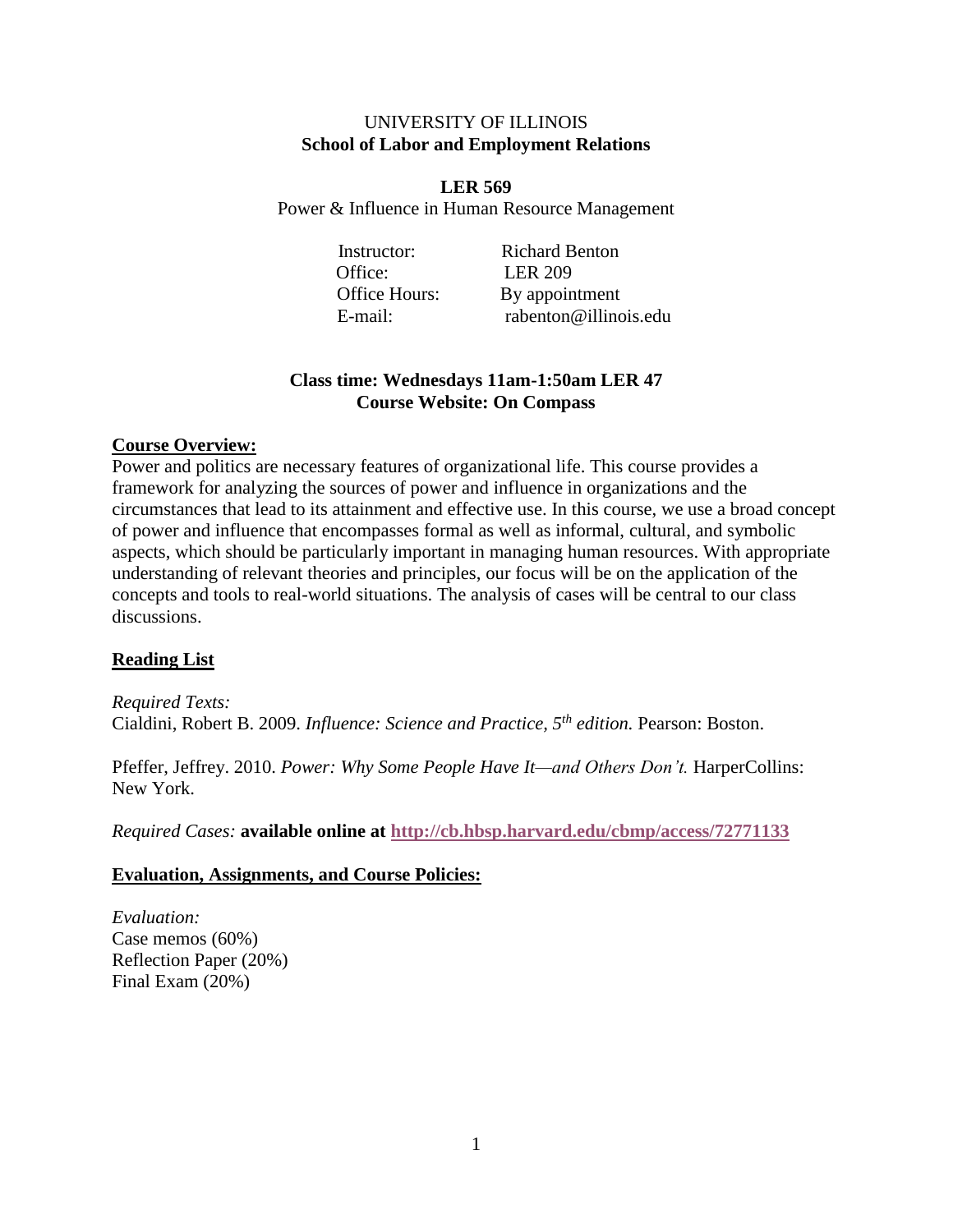#### *Case Memos:*

You are required to submit a **2-page**, double-spaced memo at each class that has a case reading assignment. You are required to submit all six case response memos**.** Use 12-point font size, with at least 1 inch margins all around. Do not add a cover page. You will submit the case memos via the online submission system on the course compass page. Memos are due prior to the start of class. Late memos, including memos handed in during class, will not be accepted. Submission by email is not allowed except for unexpected, extraordinary circumstances. In your memo you should answer the assigned questions, in detail, that are listed below in the course schedule.

### *Reflection Paper:*

You are to write a paper that describes and analyzes a compelling example of the use of power and influence principles we discuss in this course. This example can be based on either your own personal experiences, incidents you have witnessed, or events that have happened to people you know very well. Regardless of the source, the events you choose must be based on fact and firsthand knowledge. Describe the event, and drawing on concepts covered in the course, explain and interpret how power and influence were involved. Discuss whether the event was avoidable or should have been handled differently. The paper will be no longer than **4 pages**, double-spaced, with 12-point font size and at least 1 inch margins all around. Do not add a cover page. More detailed guidelines will be announced later. The paper is due on **February 28**. Late papers will not be accepted. It will be worth 20 percent of the total grade.

## *Final Exam:*

There will be one final exam worth 20 percent of the total grade. The final covers all material from class and will be essay format. The final will be administered on the course compass webpage.

# **Academic Integrity:**

The academic standards of the University protect the quality of education and research at this institute. These standards of conduct are detailed in the Code on Campus Affairs.

As a student, you should avoid obtaining (1) answers for any assigned work or examination from any unauthorized source; (2) working with another person or persons on any assignment or examination when not specifically permitted by the instructor; and (3) observing the work of other students during any examination. You should also avoid providing answers for any assigned work or examination when not specifically authorized to do so, as well as informing any person or persons of the contents of any examination prior to the time the examination is given.

The Code of Campus Affairs also discusses plagiarism. A student should neither fail to credit sources used in a work product in any attempt to pass off the work as one's own, nor attempt to receive credit for work performed by another, including papers obtained in whole or in part from individuals or other sources. Any problems of academic integrity on an individual assignment will result in a student receiving a failing grade for the whole course. Conduct yourself in such a manner, at all times, to avoid any suspicion of wrongdoing. Avoid helping anyone else break the rules. Enrollment in this course indicates you have read and accepted the terms of this course outline.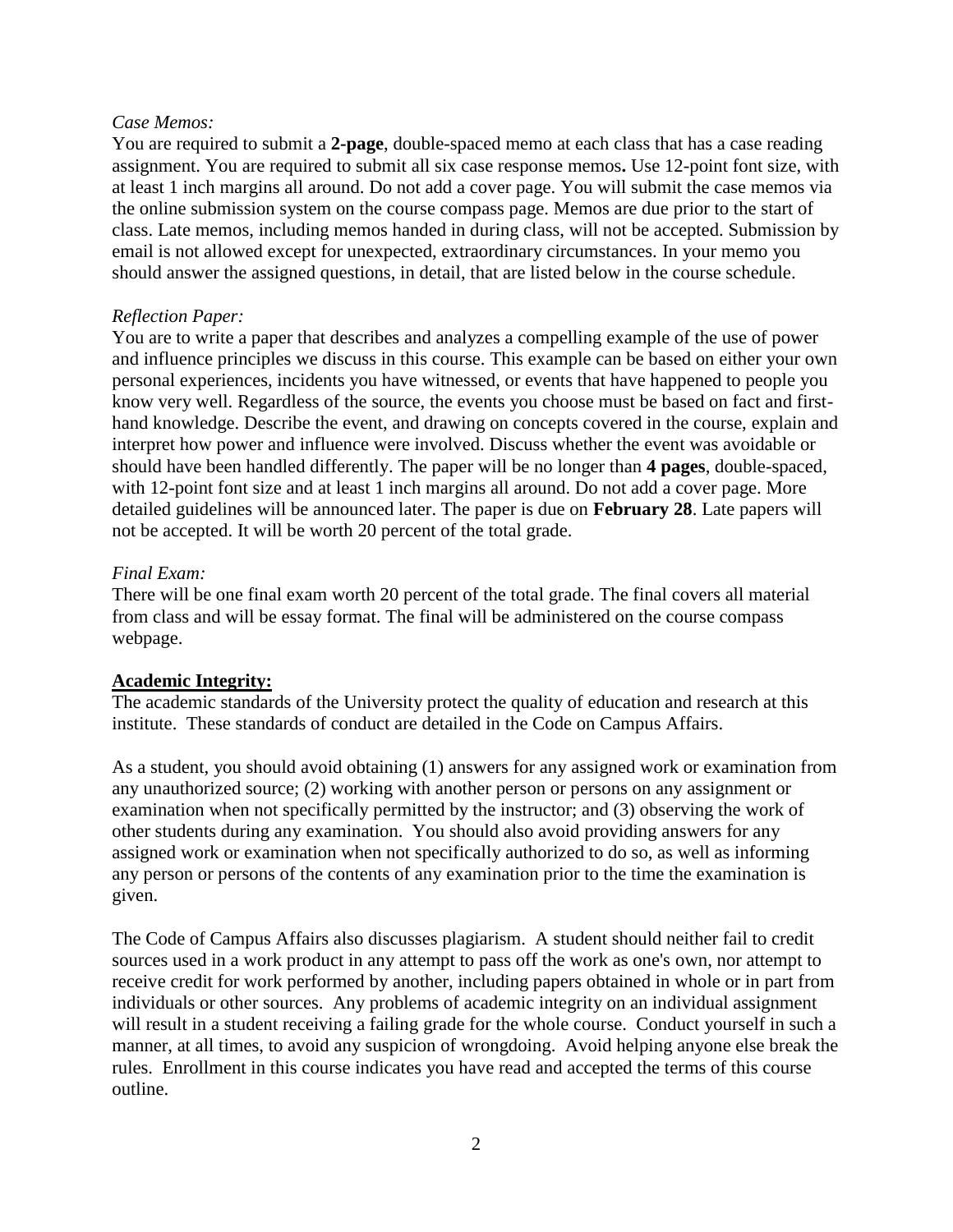# **Course Schedule**

**Week 1:**

[January 17]

Topics:

Introduction. Formal Authority and Beyond Required Reading: Pfeffer, "Introduction" Pfeffer, Chapter 1 "It Takes More Than Performance"

Cialdini, Chapter 1 "Weapons of Influence"

# **Week 2:**

[January 24]

Topics:

Principles of Influence: Reciprocation and Commitment

Required Reading:

Cialdini, Chapter 2 "Reciprocation"

Cialdini, Chapter 3 "Commitment and Consistency"

Case Study:

Case: "The Roller Coaster Ride: The Resignation of a Star." Harvard Business School case #9-405-031.

Question: What should Stephen Conner do next? What should Peter Thompson do next? Develop an action plan for each. Be as specific as possible using concrete information found in the case.

### **Week 3:**

[January 31]

Topics:

Principles of Influence: Social Proof

Required Reading:

Cialdini, Chapter 4 "Social Proof"

Listen to the Hidden Brain podcast "Snooki and the Handbag"

Case Study:

Case: "Henry Tam and the MGI Team." Harvard Business School case #9-404-068. Question 1. What were the root cause of the MGI team's process problems? Avoid simply summarizing the facts in the case. Instead, provide a cause-and-effect analysis based on sound logic.

Question 2. At the end of the case, what actions could Henry have taken to increase the team's effectiveness? Be as specific as possible using concrete information found in the case.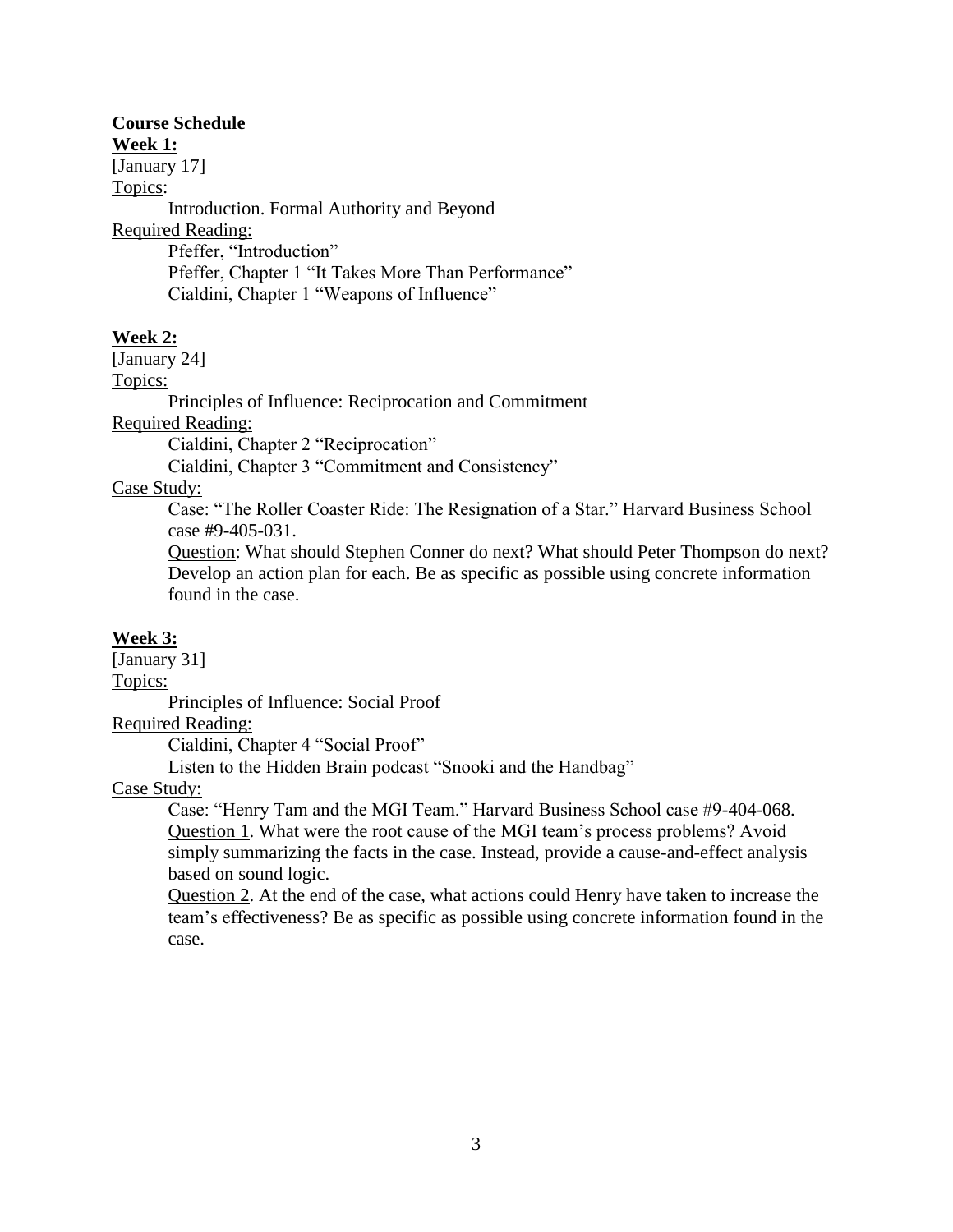#### **Week 4:**

[February 7]

Topics:

Principles of Influence: Liking

Required Reading:

Cialdini, Chapter 5 "Liking"

Case Study:

Case: "Thomas Green: Power, Office Politics, and a Career in Crisis." Harvard Business School case #2095.

Question 1. What are the possible underlying agendas of (a) Davis and (b) McDonald? Question 2. What actions, if any, would you take if you were Thomas Green? Be as specific as possible using concrete information found in the case.

## **Week 5:**

[February 14]

Topics:

Sources of Power: Positions and Resources

Required Reading:

Pfeffer, Chapter 3 "Choosing Where to Start"

Pfeffer, Chapter 5 "Making Something out of Nothing: Creating Resources"

## Case Study:

Case: "Zia Yusuf at SAP: Having Impact." Stanford Graduate School of Business case OB-73. **[HBS website]**

Question 1. How was Yusuf able to overcome any career stigma or setback from his first position in a unit, SAPMarkets, that was a failure?

Question 2. What qualities have helped Yusuf be so successful at SAP? Do you think these personal qualities would be as helpful anywhere, or are there particular features of the SAP environment and culture that make them particularly relevant?

# **Week 6:**

[February 21]

Topics:

Sources of Power: Networks

Required Reading:

Pfeffer, Chapter 6 "Building Efficient and Effective Social Networks"

Case Study:

Case: "Heidi Roizen." Harvard Business School case #9-800-228.

Question 1. What are the strengths of Roizen's network as seen at the end of the case? Any weaknesses?

Question 2. How does your own network compare with Roizen's? To what extent are the differences due to the organizational structure in which the networks exist or due to personal preferences and style?